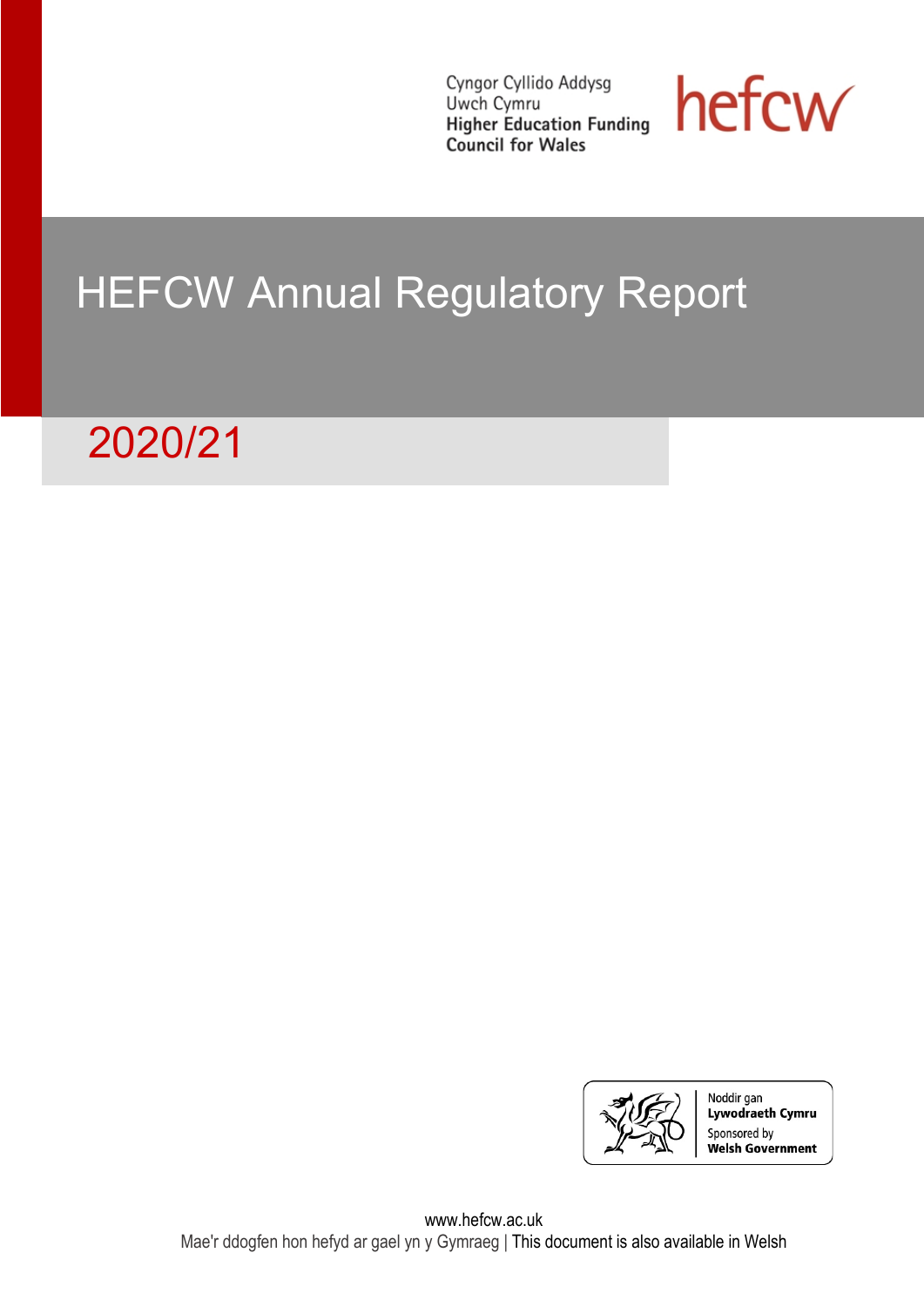# **Contents**

| 2.4 Failures to comply with the regulatory system and instances of intervention9   |  |
|------------------------------------------------------------------------------------|--|
|                                                                                    |  |
|                                                                                    |  |
|                                                                                    |  |
|                                                                                    |  |
| 3.4 Failures to comply with the regulatory system and instances of intervention 12 |  |
|                                                                                    |  |
|                                                                                    |  |
|                                                                                    |  |
|                                                                                    |  |
| 4.4 Failures to comply with the regulatory system and instances of intervention 15 |  |
|                                                                                    |  |
|                                                                                    |  |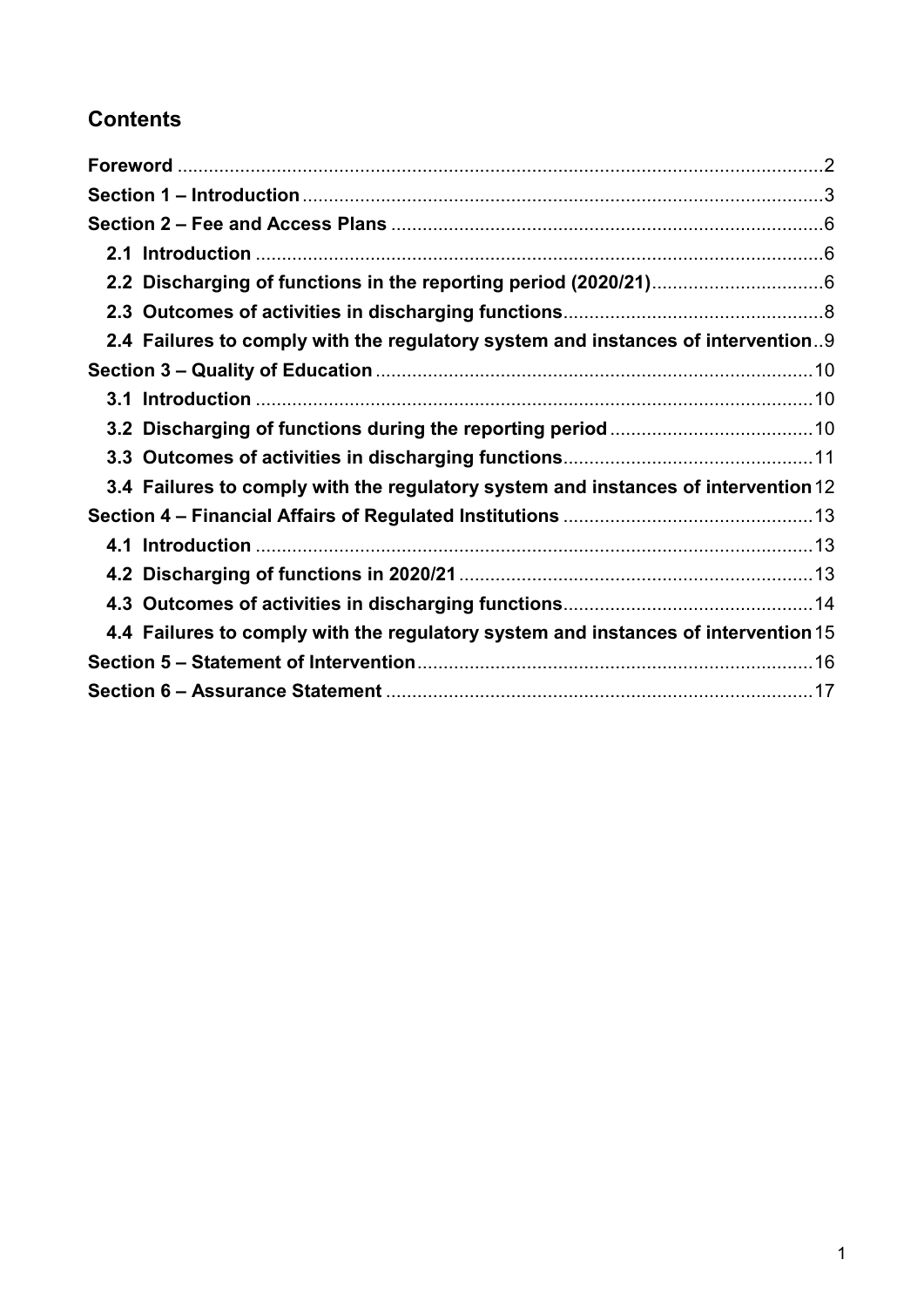# <span id="page-2-0"></span>**Foreword**

I am pleased to present our Annual Regulatory Report, which sets out how we discharged our regulatory functions, during the 2020/21 academic year.

The report has been approved by our Council following scrutiny from our Audit and Risk Assurance Committee, our Quality Assurance Committee and our Regulation Committee. Regulatory functions that we have discharged since 31 July 2021 will be detailed in future reports. Our regulatory powers are specific and limited to certain aspects of regulated institutions' activity; we are able to intervene therefore only in matters that fall within the scope of our regulatory functions. As we deliver on our formal regulatory functions, we continue to work in partnership with the sector to improve practice.

This report covers the first full academic year to be impacted by the Coronavirus (Covid-19) pandemic. Regulated institutions, like all other organisations, continued to be affected by the pandemic and we have maintained the streamlining of our regulatory processes, that we put in place in 2019/20, during 2020/21. This was done to enable institutions to focus on their students, staff and communities. This decision was not taken lightly and was arrived at after seeking advice from our Committees and involving partners in our decision making process, particularly the Welsh Government, NUS Wales and the institutions themselves. Whilst we temporarily amended our formal regulatory approaches to meet exceptional circumstances, we have maintained close contact with our regulated institutions to secure the necessary regulatory assurances and, especially, ensure we have up to date understanding of the position of the institutions.

During the pandemic, there have been some incidences of student concerns with fees levels that have been well publicised but will not be reflected in this report, because they either do not directly relate to our regulatory duties or they could still be in the process of going through established channels for concerns and complaints to be raised. Should higher education students not be satisfied with the outcomes from institutional channels then they are able to refer them to the Office for the Independent Adjudicator for Higher Education. It is not appropriate for us to pre-empt the outcomes from those established channels and we may get involved, in relevant cases, only after those processes have been completed. Where systematic issues have been identified we will engage with institutions but it may not always be in a regulatory context so they will not fall within scope of this or future reports.

Our report is submitted as the Tertiary Education and Research (Wales) Bill progresses through the Senedd. We have supported the establishment of a new arms-length body to oversee a cohesive and integrated post-compulsory system since it was proposed by Professor Ellen Hazelkorn in 2016. We will continue to work with Welsh Government to realise that ambition by establishing the Commission for Tertiary Education and Research. At the same time we will ensure that we continue to discharge our regulatory functions to protect the interests of students and the public investment in higher education.



**Rob Humphreys Chair**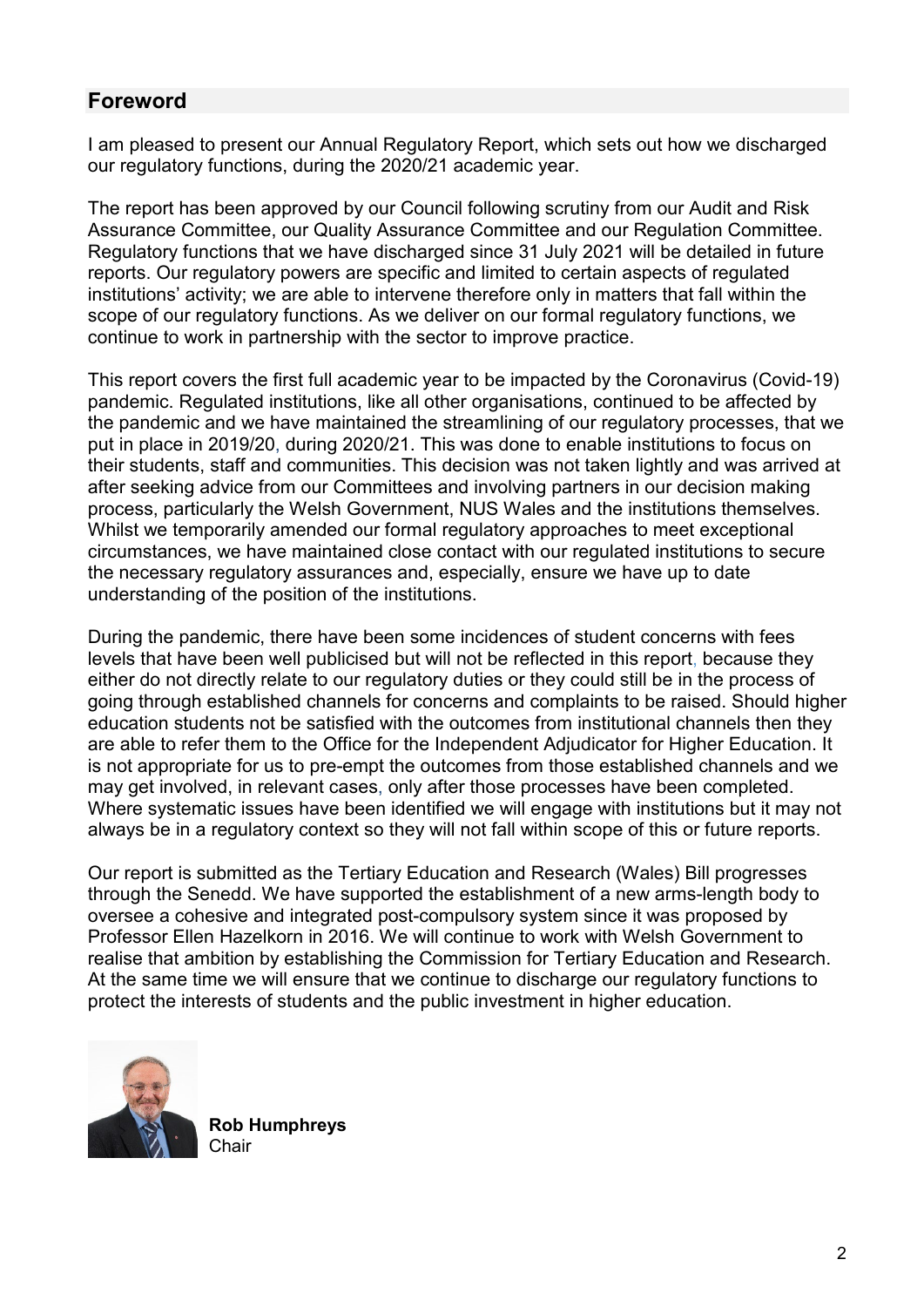# <span id="page-3-0"></span>**Section 1 – Introduction**

- 1.1 The Higher Education (Wales) Act 2015 (the 2015 Act) gained royal assent on 12 March 2015, enhancing the Higher Education Funding Council for Wales's (HEFCW) role as a regulator. The 2015 Act, supported by six sets of regulations, gradually came into force during a transitional period, which ended with the Act fully coming into force on 1 August 2017.
- 1.2 The 2015 Act sets out specific duties for HEFCW in the following areas:
	- Student fee limits.
	- Improving equality of opportunity and promoting higher education,
	- Quality of education,
	- Financial affairs.
- 1.3 Institutions regulated under the Act must comply with HEFCW's directions in these areas. Institutional autonomy is made explicit in the Act and HEFCW's duties and powers of intervention are limited to only those areas set out in the Act, as set out in the paragraph above.
- 1.4 HEFCW's powers under the Further and Higher Education Act 1992 are not within the scope of this report.
- 1.5 One of the expectations on HEFCW is that it provides Welsh Ministers with an annual report on how it has exercised its functions by virtue of the Act at the end of each reporting period. This is the fourth report that we have submitted under this requirement and will cover the reporting period from 1 August 2020 to 31 July 2021. Functions that have been exercised after 31 July 2021, but relate to previous Fee and Access Plans, will be included in later reports.
- 1.6 Our report is set out in line with guidance issued by Welsh Ministers. Expectations set out in the guidance are that the annual report will include:
	- An explanation of how HEFCW has discharged its functions under:
		- a) Section 7 approval of Fee and Access Plans,
		- b) Section 15 monitoring and evaluating compliance and effectiveness of Fee and Access Plans,
		- c) Section 17 assessment of the quality of education provided by or on behalf of regulated institutions, and
		- d) Section 31 monitoring compliance with the Financial Management Code.
	- The outcomes of the activities undertaken by HEFCW in discharging the functions listed above. This should include a summary of:
		- a) Fee and Access plan applications, approvals and rejections,
		- b) The regulated sector's compliance with fee limits and the general requirements of approved Fee and Access Plans,
		- c) Quality assessment reviews undertaken and the outcomes of those reviews, and
		- d) The regulated sector's compliance with the Code.
	- Details of any failures by regulated institutions to comply with the requirements of the regulatory system and instances where HEFCW has used its intervention functions under:
		- a) Section 11 compliance and reimbursement directions,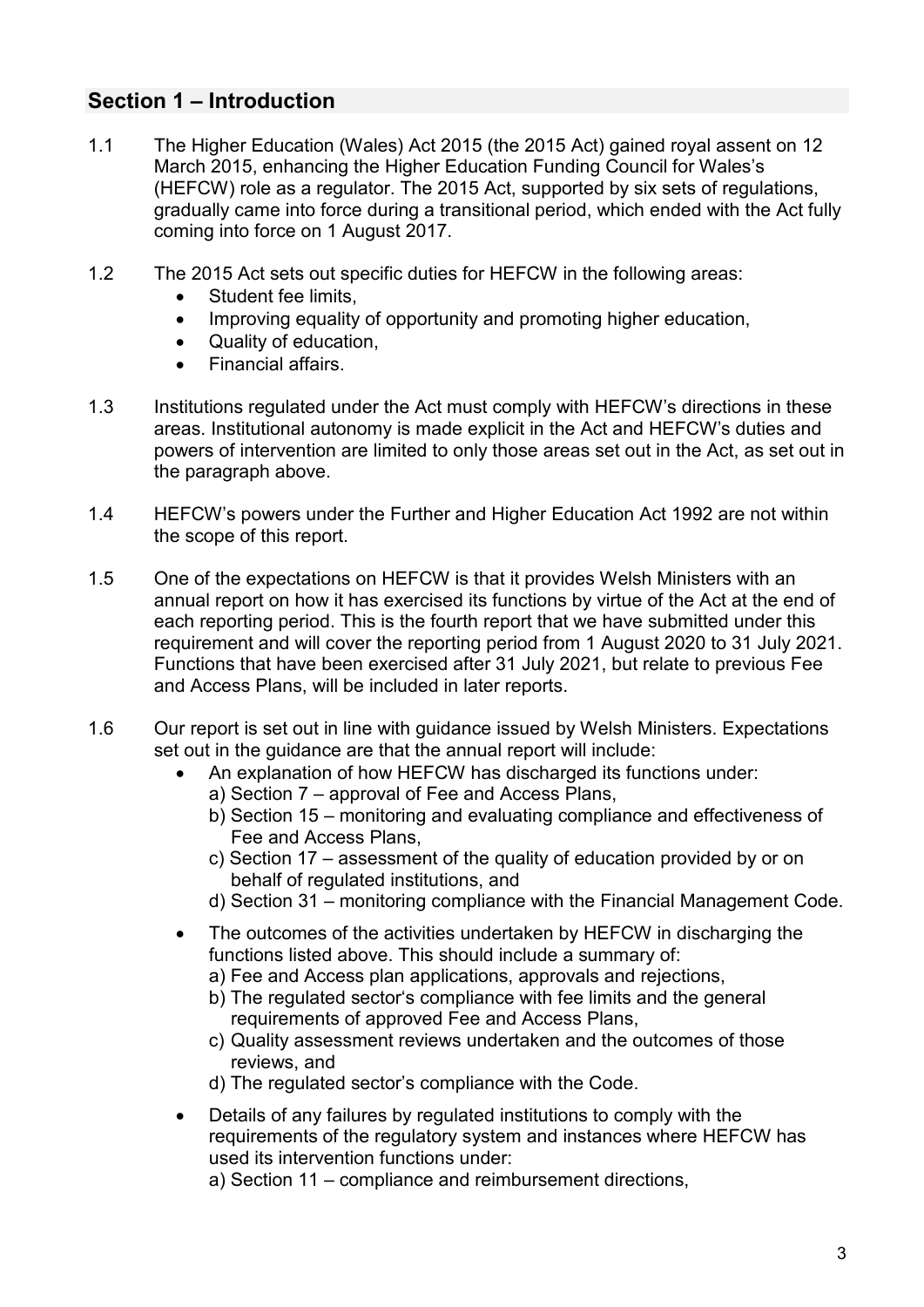- b) Section 13 directions in respect of a failure to comply with the general requirements of an approved Fee and Access plan,
- c) Section 19 directions in respect of inadequate quality,
- d) Section 20 other measures in respect of inadequate quality,
- e) Section 33 directions in respect of a failure to comply with the Code,
- f) Section 34 other measures in respect of failure to comply with the Code,
- g) Section 37 notice of refusal to approve a new Fee and Access Plan,
- h) Section 38 HEFCW's duty to withdraw approval of a Fee and Access Plan if a regulated institution no longer satisfies the requirement of section  $2(3)^{1}$  $2(3)^{1}$  $2(3)^{1}$ , and
- i) Section 39 HEFCW's power to withdraw approval of an approved Fee and Access Plan.
- Details of the actions HEFCW has taken to resolve the regulatory failure in question and the progress made by the regulated institution in taking the necessary action; and
- An assurance statement which includes an overview of the regulated sector's compliance with the regulatory system laid down by the 2015 Act and highlights any areas of concern or risk.
- 1.7 This report has been structured into three main chapters to report against those areas Welsh Ministers expect to be covered: Fee and Access Plans, quality of education and financial affairs. There is also an Assurance Statement on our compliance with the regulatory system.
- 1.8 Throughout this report we will confirm whether there have been any failures by regulated institutions to comply with the regulatory system. We have taken three broad approaches to identify whether there have been compliance failures. These approaches are:
	- Self-reporting by regulated institutions whether on an ad-hoc basis or through planned reporting cycles,
	- Complaints received through HEFCW's [complaints system](https://www.hefcw.ac.uk/en/regulation/complaints-about-regulated-institutions/) established to enhance its regulatory role, and
	- HEFCW monitoring including formally through engagement with regulated institutions, discussions with other external bodies or monitoring data systems.

These approaches will be explained where relevant and as necessary throughout the report.

1.9 This report is submitted in the context of the Covid-19 pandemic, which has had a significant impact on higher education. As outlined in the previous Annual Regulatory Report, we [had amended our regulatory processes](https://www.hefcw.ac.uk/en/publications/circulars/w20-11he-covid-19-impact-on-higher-education-providers/) to support institutions to respond to the pandemic and support their students. As result of this ongoing amended approach to our regulatory processes, we have sought other ways to gain assurance that institutions continue to meet their regulatory expectations. We have reviewed our regulatory processes judiciously and with due process, including discussions with Council, relevant Committees, Welsh Government, regulated institutions and other key stakeholders such as NUS Wales, and have taken the decision to continue to streamline our regulatory processes.

<span id="page-4-0"></span> <sup>1</sup> Section 2 (3) of the Higher Education (Wales) Act 2015 sets out that a fee and access plan applicant must be an institution in Wales that provides higher education and is a charity.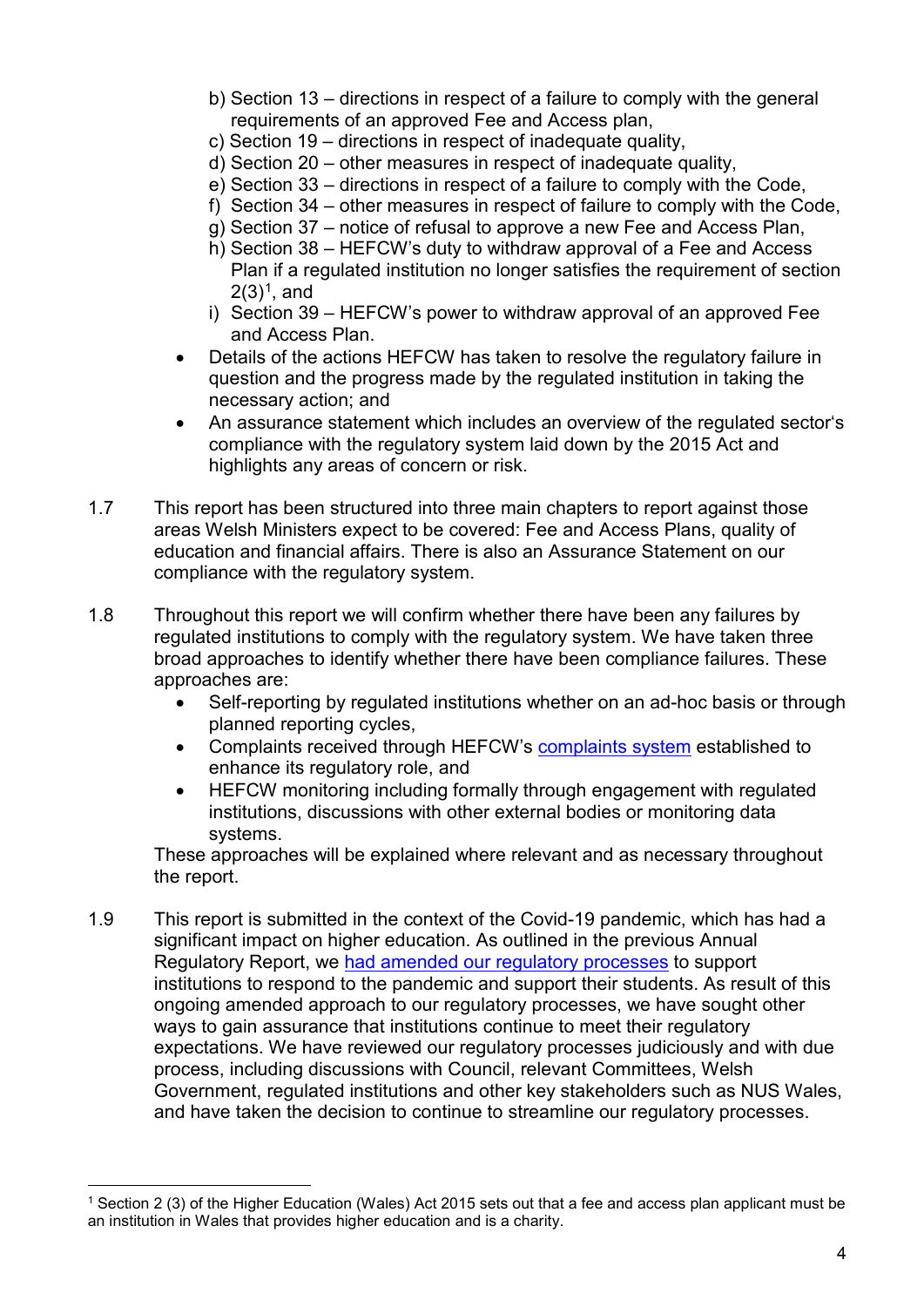1.10 We recognise that as a result of changes to learning and teaching arrangements made by regulated institutions in response to the Covid-19 pandemic, some students have raised concerns regarding the value of their tuition fee investment. Concerns of this nature do not fall within the scope of our powers for regulating fee levels in Wales. Where we have systemic concerns with the quality of education or the broader student experience we engage with institutions directly and use our regulatory powers where necessary. We also have a complaints process where students can raise such matters of concern. In order for us to pursue matters raised through our complaints process, we require evidence that the relevant regulated institution's processes have been exhausted and that matters of relevance have been taken up with the Office for the Independent Adjudicator for Higher Education. These processes can take time before they are exhausted. Subsequently neither this report nor reports in the future may address matters of concern relating to value for money or broader concerns with the student experience. However, we assure the public that where we identify matters of concern we engage with institutions and use the range of powers we have available to us.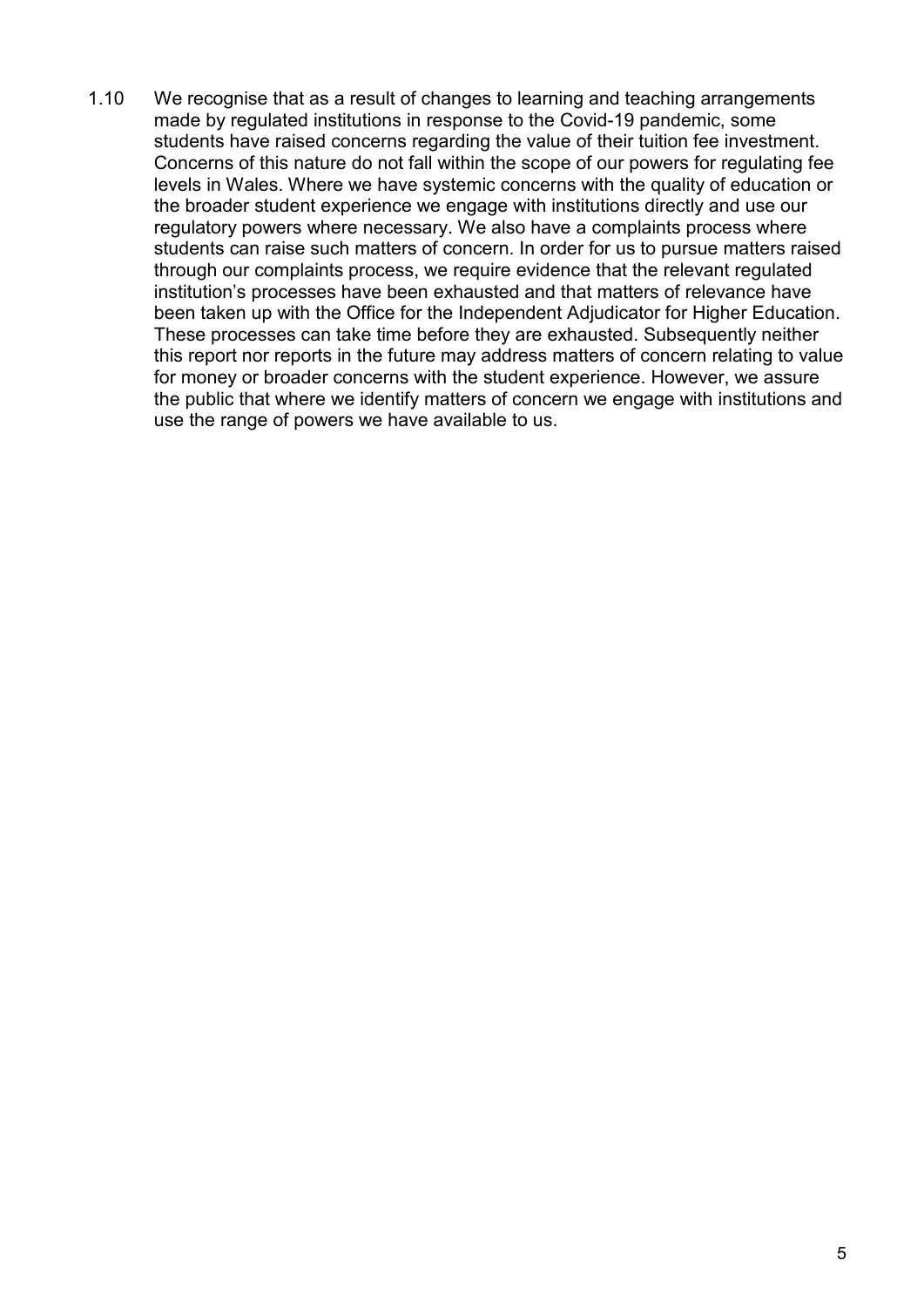# <span id="page-6-0"></span>**Section 2 – Fee and Access Plans**

# <span id="page-6-1"></span>**2.1 Introduction**

- 2.1.1 All institutions in Wales that wish to be regulated by HEFCW are required to have Fee and Access Plans approved by HEFCW. Becoming regulated enables qualifying students studying full-time undergraduate and PGCE QTS (Qualified Teaching Status) courses at that institution to access Welsh student support. Fee and Access Plans set out institutions' fee levels for full-time undergraduate and PGCE QTS provision for the academic year to which the plan relates and commitments to improving equality of opportunity and promoting higher education. On submission of a Fee and Access plan, an institution must demonstrate that it meets the regulatory requirements associated with a regulated institution, those being that they:
	- are an institution,
	- are wholly or mainly in Wales,
	- provide higher education,
	- are a charity.
	- are financially viable,
	- are financially well managed, and
	- provide quality education.
- 2.1.2. This section of the report sets out how HEFCW has discharged its functions in relation to Fee and Access Plans up until 31 July 2021 including:
	- Developing its processes for Fee and Access Plans prior to the reporting period,
	- Approving or rejecting Fee and Access Plans,
	- Ensuring compliance with applicable fee limits, and
	- Monitoring compliance with, and evaluating the effectiveness of, Fee and Access Plans.
- 2.1.2 As referred to, in the introduction, we have amended our regulatory processes, including those related to Fee and Access Planning. This is reflected in our reporting below.

## <span id="page-6-2"></span>**2.2 Discharging of functions in the reporting period (2020/21)**

2.2.1 This section of the report sets out how we discharged all of our functions relating to Fee and Access Plans. This includes approvals to Fee and Access Plans, as well as ensuring compliance with the fee levels and the general requirements of Fee and Access Plans

#### Monitoring and Evaluation of Fee and Access Plans 2019/20

- 2.2.2 We are assured that all regulated institutions have taken all reasonable steps to comply with the general requirements of their respective 2019/20 Fee and Access Plans.
- 2.2.3 In making this assessment, we have gained assurances from the governing body of each regulated institution, reviewed institutional complaints to HEFCW and analysed relevant data including those held by the Higher Education Statistics Agency (HESA).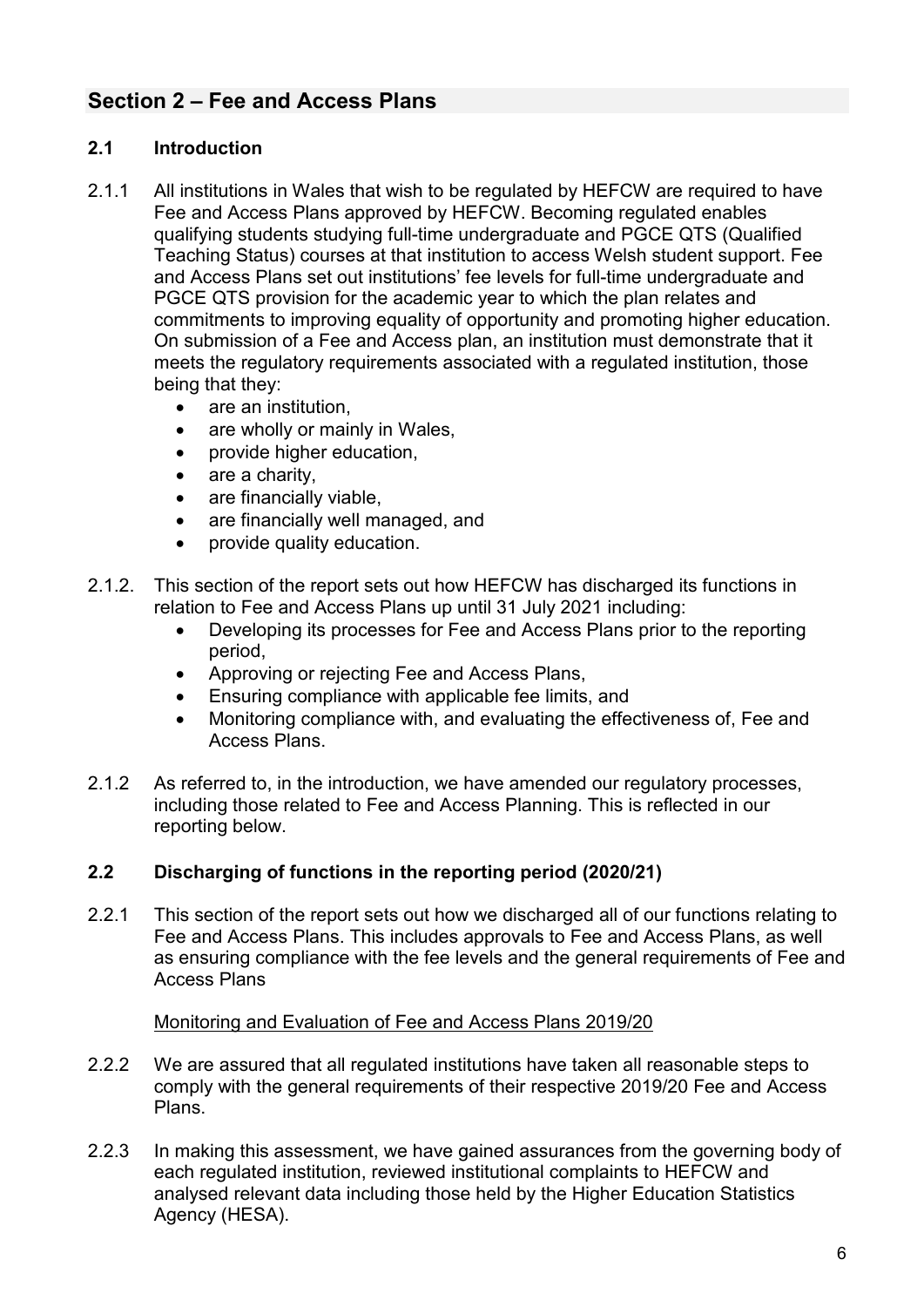#### Areas for improvement

2.2.4 Given the acute impact of Covid-19 on regulated institutions, we did not require our annual evaluation returns during 2020/21. It was agreed by our Council, with advice from our Regulation Committee that it was not reasonable or possible for all activity, much of it in person, to be delivered. Curtailed delivery impacted on investment planned in 2019/20. It was recognised that institutions should focus on supporting students and staff at this time.

#### Variation to 2021/22 Fee and Access Plans

- 2.2.5 Following the approval of the 2021/22 Fee and Access Plan applications, against pre-defined criteria and requirements, in May 2020, we requested institutions submit a varied 2021/22 Fee and Access Plan in March 2021. As noted in our previous report as part of our amendments to regulatory processes in response to the Covid-19 pandemic, the 2021/22 Fee and Access Plans were approved on the basis that they either specified or determined the fee levels to be charged in 2021/22. It was agreed by our Council, following advice from our Regulation Committee that variations needed to provide further regulatory commitments ahead of the 2021/22 academic year. The variations addressed feedback following assessment, scrutinised by our Regulation Committee, of the initial submissions in the following areas of our Fee and Access Plan assessment:
	- Fee levels
	- Student partnership
	- Under-represented groups supported
	- Objectives to improve equality of opportunity and promote higher education

The variations were subsequently approved by the Council and the amended Plans published on institutions' web pages by August 2021. In submitting the varied Plans, all institutions committed to taking all reasonable steps to investing the same proportion of full-time undergraduate fee income to improve equality of opportunity.

## Approval of 2022/23 Fee and Access Plans

- 2.2.6 We received ten applications for Fee and Access Plans for the 2022/23 academic year during 2020/21. These were received from the eight universities and two further education colleges that have been regulated since the implementation of the 2015 Act.
- 2.2.7 The 2022/23 Fee and Access Plan applications were approved by the Council against pre-defined criteria and requirements, as recommended by our Regulation Committee, in July 2021. As part of our amendments to regulatory processes in response to the Covid-19 pandemic, the Plans were approved on the basis that they either specified or determined the fee levels to be charged in 2022/23, identified the under-represented groups to be supported, articulated how student partnerships was embedded in their institution and set objectives to improve equality of opportunity and promote higher education. We were assured, through the submission of the Plans and our ongoing engagement with institutions that satisfactory governance processes were in place as well as student partnership arrangements.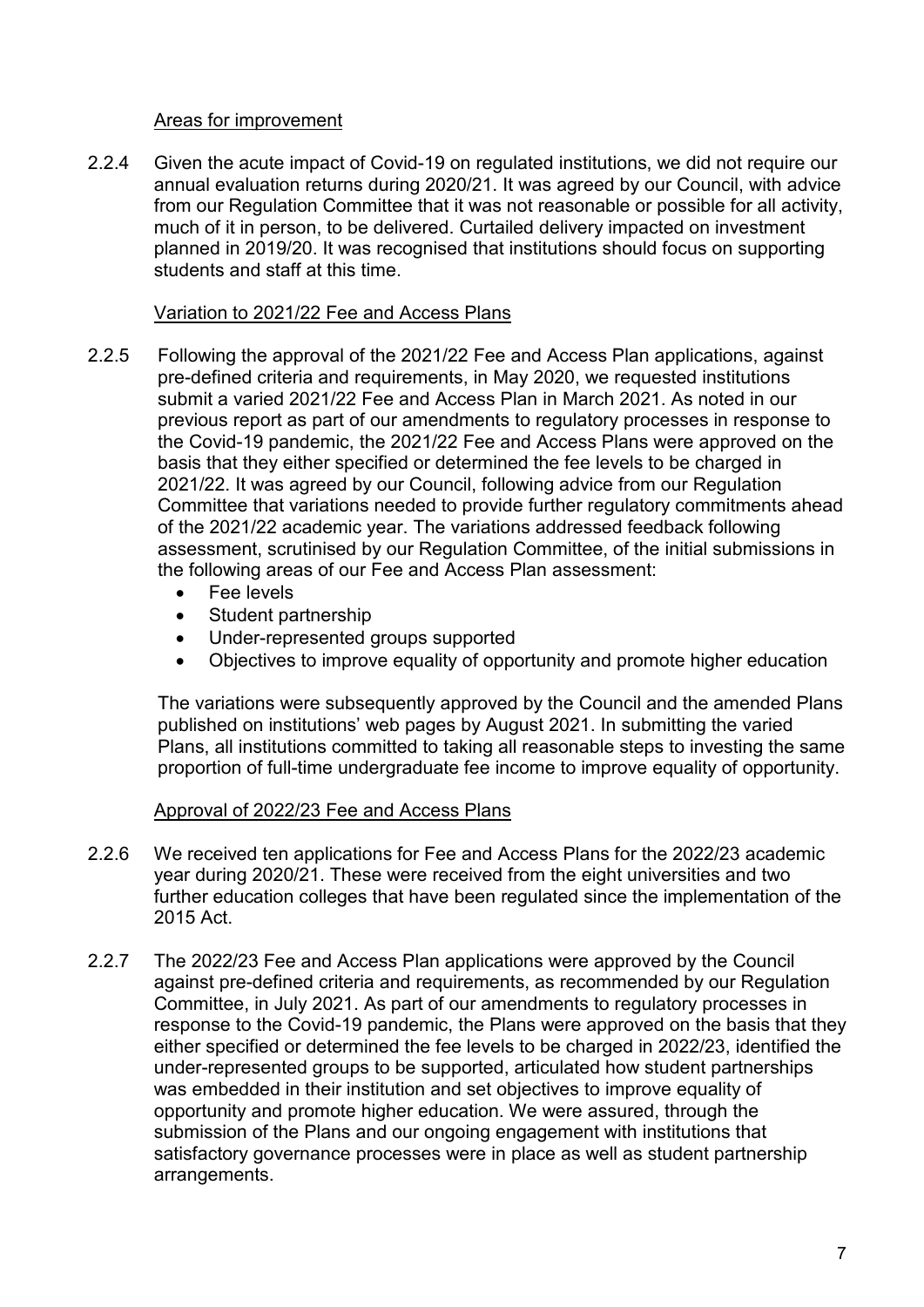#### Compliance with fee levels

- 2.2.8 Regulated institutions can only charge fee levels for full-time undergraduate and PGCE QTS provision as set out in Fee and Access Plans approved by HEFCW. Once Fee and Access Plans have been approved we share the details of approved fee levels with the Student Loans Company. Fee levels vary.
- 2.2.9 We have monitored fee levels for full-time undergraduate and PGCE QTS provision set out in 2020/21 Fee and Access Plans through the analysis of Student Loans Company and Higher Education Statistics Agency data, any complaints received and discussions with regulated institutions.

## <span id="page-8-0"></span>**2.3 Outcomes of activities in discharging functions**

2.3.1 This sub-section of the report sets out the outcomes of having discharged our regulatory functions as they relate to Fee and Access Plans. This section covers the outcomes of approving Fee and Access Plans and our monitoring of compliance with fee levels and the general requirements of Fee and Access Plans.

## Outcomes of approving Fee and Access Plans

- 2.3.2 All approved Fee and Access Plans have included groups identified as underrepresented in higher education. Institutions' identify different groups as underrepresented according to their mission and purpose and the groups listed below are indicative of the groups that will be supported by the equality of opportunity investment committed to in Fee and Access Plans:
	- people of all ages living in the bottom two quintiles of Lower Super Output Areas of the Welsh Index of Multiple Deprivation,
	- people of all ages from UK low participation neighbourhoods,
	- care experienced young people,
	- people of all ages with caring responsibilities,
	- people of all ages with [protected characteristics,](https://www.equalityhumanrights.com/en/equality-act/protected-characteristics)
	- people of all ages from low income backgrounds, and
	- people of all ages wishing to study Welsh medium higher education.

## Outcomes of monitoring compliance with fee levels

2.3.3 As a result of discharging our functions to monitor fee levels charged at regulated institutions, we have not identified any excess full-time undergraduate and PGCE QTS fees charged by regulated institutions during 2020/21.

#### Outcomes of monitoring compliance with general requirements of Fee and Access Plans

- 2.3.4 We have not identified any instances where a regulated institution has failed to comply with the general requirements of an agreed 2020/21 Fee and Access Plan.
- 2.3.5 In 2020/21, we received no complaints relating to compliance with the general requirements of Fee and Access Plans.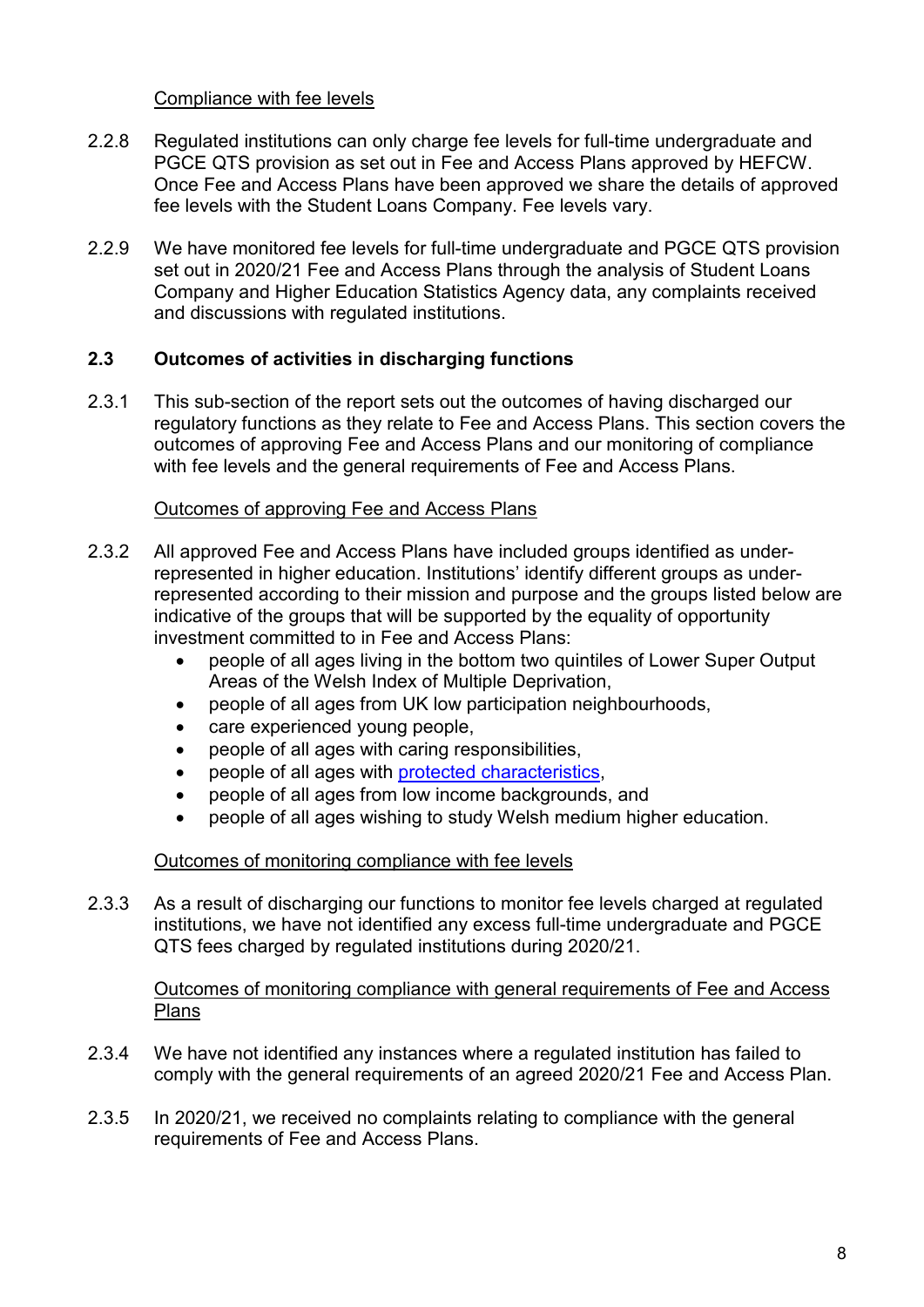# <span id="page-9-0"></span>**2.4 Failures to comply with the regulatory system and instances of intervention**

2.4.1 No regulated institution has failed to comply with the regulatory requirements associated with a Fee and Access Plan. Therefore, there are no instances of interventions to report.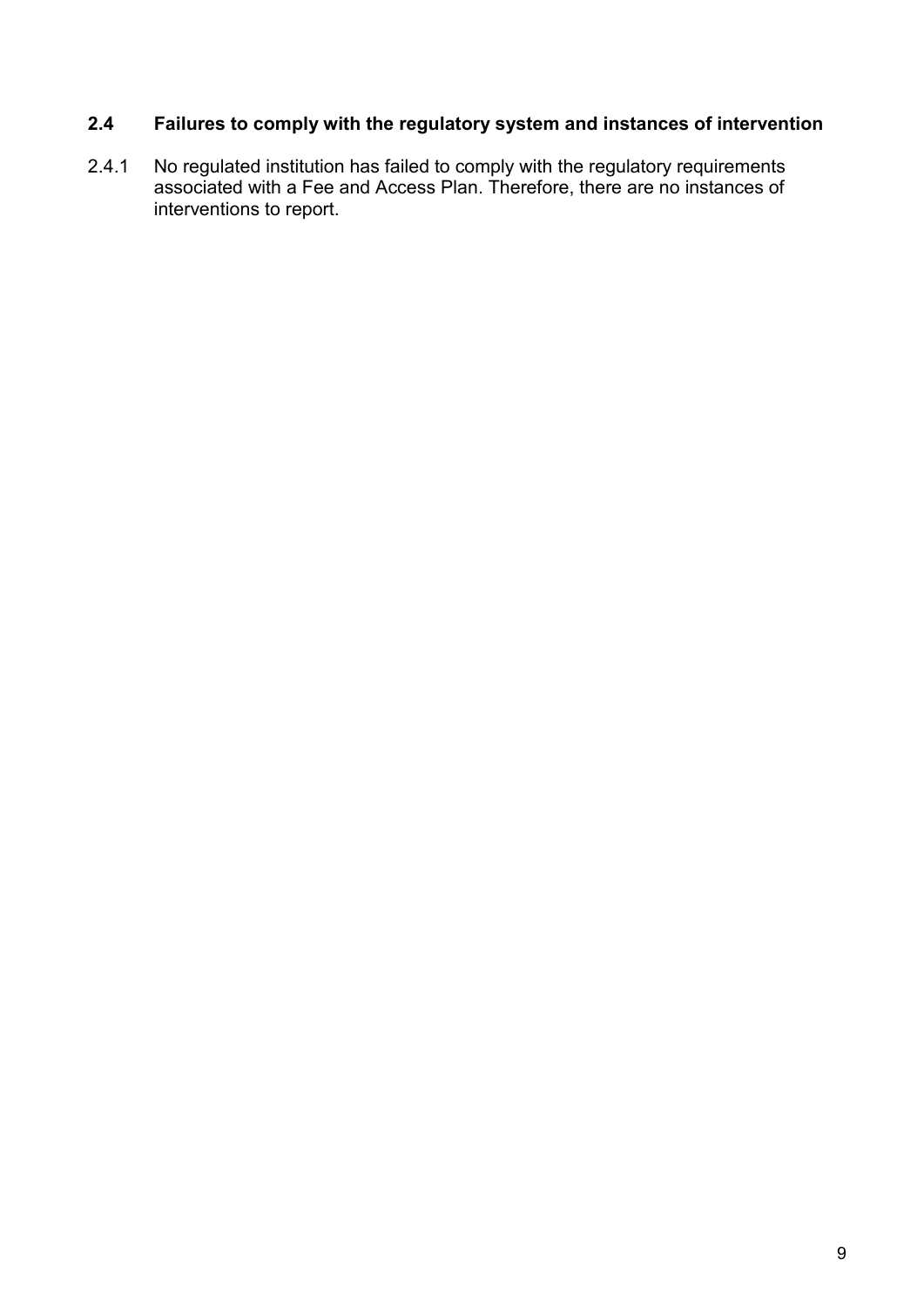# <span id="page-10-0"></span>**Section 3 – Quality of Education**

# <span id="page-10-1"></span>**3.1 Introduction**

- 3.1.1 Under the 2015 Act, HEFCW is required to assess, or make arrangements for the assessment of, the quality of education provided in Wales by, or on behalf of, each regulated institution. The 2015 Act gives HEFCW powers regarding provision which is, or is likely to become, inadequate, with adequacy defined as meeting the reasonable needs of those receiving the education or undertaking the course.
- 3.1.2 HEFCW may issue or approve guidance regarding improving or maintaining the quality of education provided by, or on behalf of, regulated institutions, and about criteria for assessing quality. Prior to issuing or approving such guidance, HEFCW must consult the governing body of each regulated institution and any other persons HEFCW think appropriate. HEFCW was also required to set up a Quality [Assessment Committee](https://www.hefcw.ac.uk/en/about-us/governance/committees/) (QAC) to advise on its functions regarding quality under the 2015 Act. Our QAC has provided advice to the Council on matters set out in this report as it relates to quality.
- 3.1.3 This section of the report sets out how we have discharged our quality functions during the reporting period, up until 31 July 2020, as well as the outcomes of those functions determining whether regulated institutions have complied with the regulatory system.

## <span id="page-10-2"></span>**3.2 Discharging of functions during the reporting period**

- 3.2.1 Under the 2015 Act, HEFCW is required to consult the governing body of each regulated institution, and any other persons they deem appropriate, before issuing or approving guidance in relation to quality.
- 3.2.2 This section sets out how our quality functions have been discharged during the 2019/20 academic year.

## External reviews

3.2.3 HEFCW's [Quality Assessment Framework](https://www.hefcw.ac.uk/en/document/qaf-april-2020-english/) April 2020 requires regulated institutions to commission an external quality assurance review to address HEFCW's statutory responsibilities to ensure the quality assessment of education provided by and/or on behalf of regulated institutions. This provides the assurance required under the 2015 Act with regards to quality, to enable Fee and Access Plans to be approved, and therefore for regulated institutions to access student support for full-time undergraduate and PGCE courses. The Quality Assurance Agency for Higher Education is currently commissioned by Universities Wales to conduct these reviews.

## Triennial visits

3.2.4 As part of HEFCW's responsibilities under the Framework, HEFCW conducts a triennial visit to each regulated institution and reports on its findings. This report focuses on the annual quality assurance statements which are signed by the governing body. Each institution visited is provided an opportunity to review the report for accuracy before it is considered by QAC and utilised by HEFCW's Council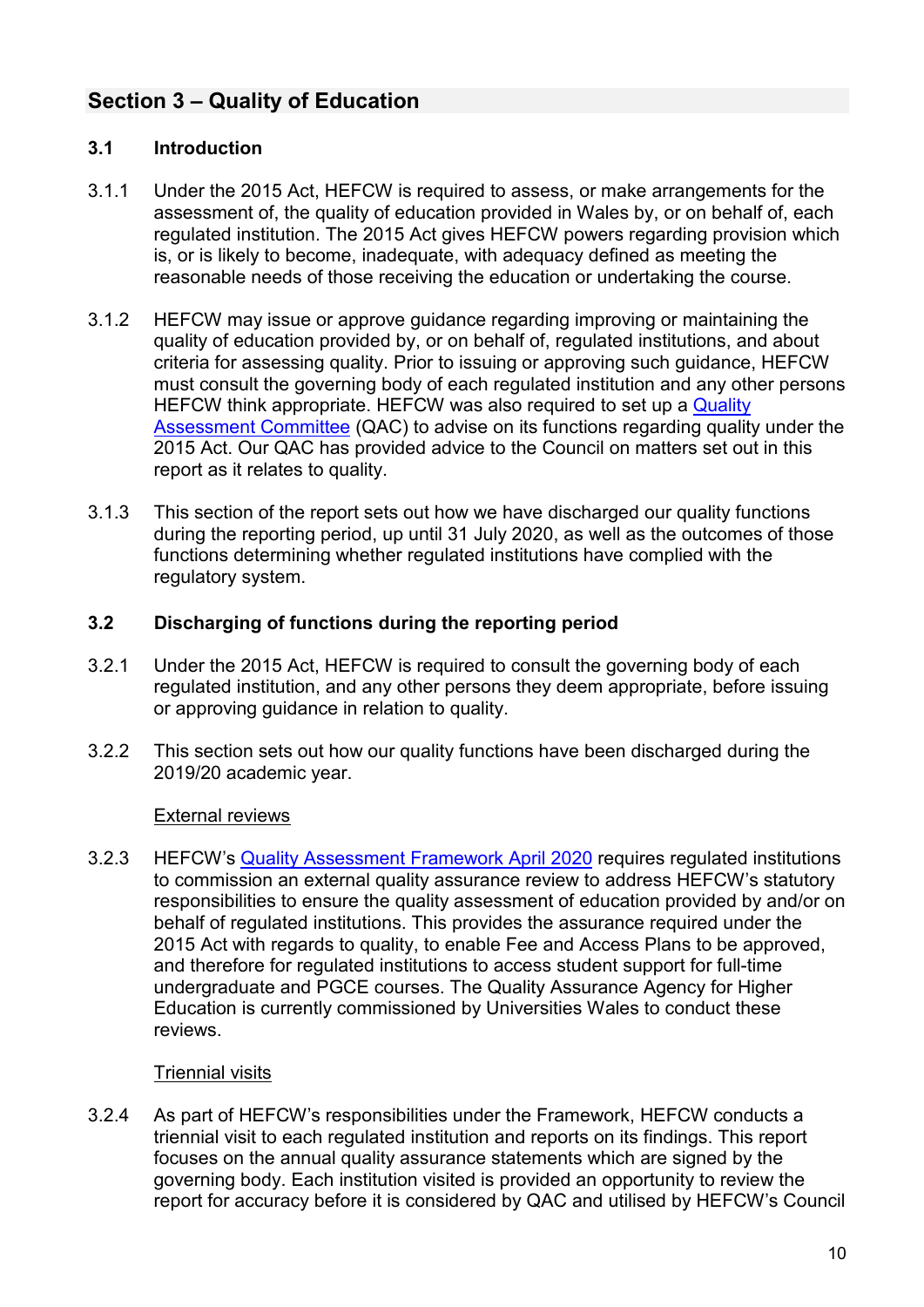as part of its Institutional Visit. The outcomes of reviews fed into other HEFCW processes, including fee and access planning assessment and the annual institutional risk review process.

#### **Complaints**

3.2.5 We reviewed data on student complaints made about Welsh institutions to the Office of the Independent Adjudicator (OIA) in 2020. QAC was content with the update, and advised that HEFCW should seek assurance on student complaints for one institution funded by HEFCW. The Committee noted that four Welsh HEIs issued Completion of Procedures (CoP) letters which were above the band median. Members were concerned about the rise in the number of complaints which had been received by one Welsh institution.

#### Quality likely to become inadequate

3.2.6 HEFCW has responsibilities under the 2015 Act in relation to provision which is 'likely to become' inadequate. Following the consultation exercise carried out in 2017/18, HEFCW's [Procedures for assessing the quality of education](https://www.hefcw.ac.uk/en/publications/circulars/w19-05he-procedures-for-assessing-the-quality-of-education/) were published in March 2019. No changes to these procedures were made during 2020/21.

#### Amendments to the Quality Assessment Framework

3.2.7 The Quality Assessment Framework for Wales (QAF) provides HEFCW with mechanisms to assure itself that the quality of education, or a course of education, provided by, or on behalf of, regulated institutions meets the needs of those receiving it. The framework was developed to align with the 2015 Act and to take account of regulatory changes. The QAF was updated in 2019/20 to take account of an additional assurance statement for the governing body and was republished in April 2020. No changes were made to the QAF in 2020/21.

#### <span id="page-11-0"></span>**3.3 Outcomes of activities in discharging functions**

- 3.3.1 This sub-section sets out the outcomes of activities undertaken as a result of discharging our quality functions to assess or make arrangements for the assessment of the quality at regulated institutions.
- 3.3.2 Two reviews of regulated institutions and one funded institution were undertaken by QAA. The outcomes of these reviews were satisfactory. Two gateway reviews were successfully carried out.
- 3.3.3 There were four triennial visits conducted in 2020/21. HEFCW was generally assured by the outcomes. One institution required improvement with regards to the following:
	- ensuring that students were involved in responding to issues relating to quality, and
	- strengthening the annual dialogue between the institution and Student Union.
- 3.3.4 HEFCW did not initiate any investigations regarding quality likely to become inadequate in 2020/21. HEFCW was satisfied that any issues previously raised had been addressed and, therefore, provision was not, nor likely to become, inadequate.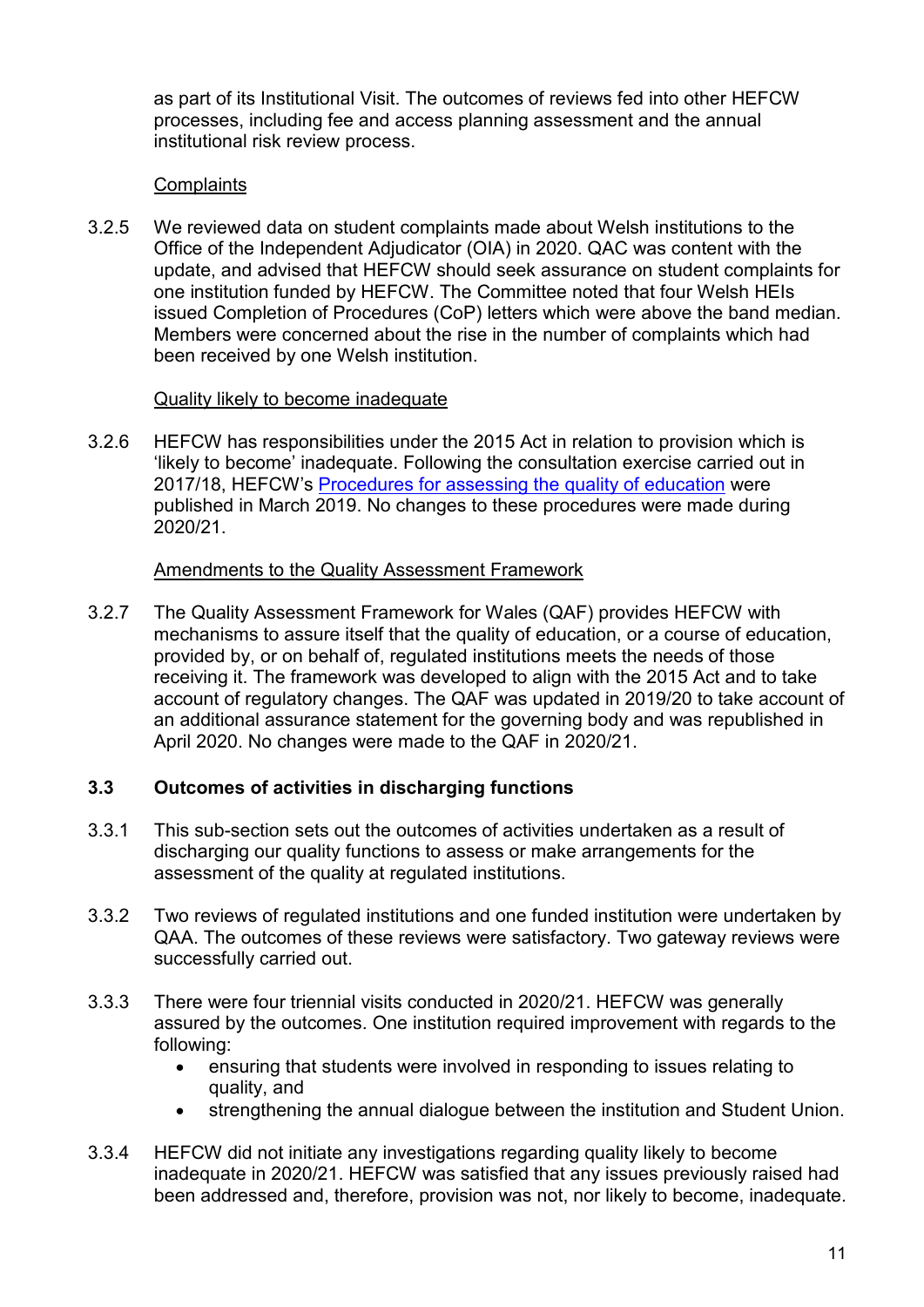3.3.5 In 2020/21, there was one eligible complaint received by HEFCW relating to quality. Preliminary investigations were undertaken with the institution and HEFCW was satisfied with the response provided. The complaint was not progressed any further and QAC was provided with the outcome.

## <span id="page-12-0"></span>**3.4 Failures to comply with the regulatory system and instances of intervention**

3.4.1 There were no failures to comply with the regulatory system as it relates to quality and as a result we did not utilise our intervention functions.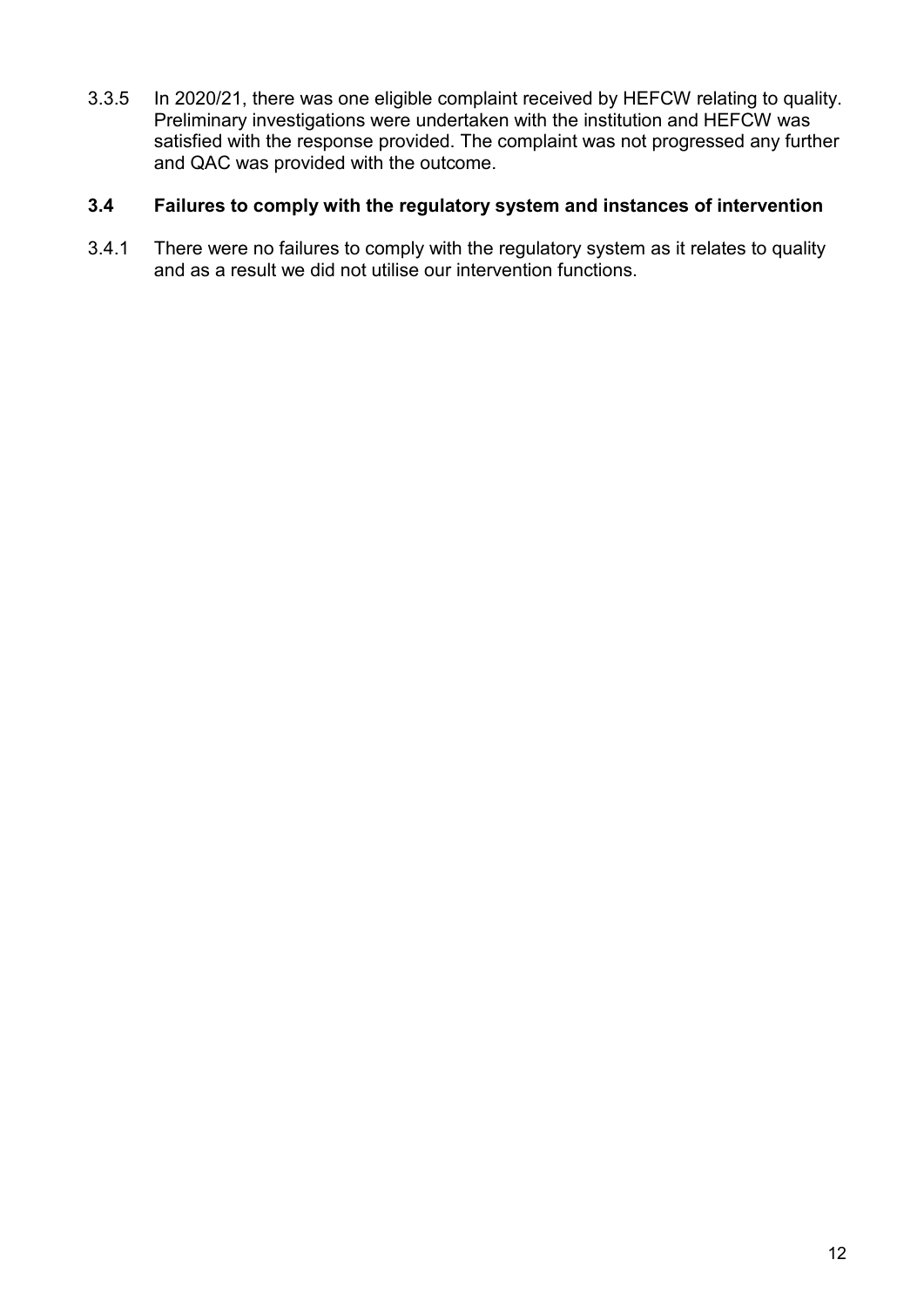# <span id="page-13-0"></span>**Section 4 – Financial Affairs of Regulated Institutions**

# <span id="page-13-1"></span>**4.1 Introduction**

- 4.1.1 Section 27(1) of the 2015 Act requires that HEFCW prepare and publish a code relating to the organisation and management of the financial affairs of regulated institutions. Section 27(2) states that 'The Code may make provision about the following matters (among others):
	- a) circumstances in which a regulated institution is to enter into a transaction of a class specified in the Code only with the consent of HEFCW,
	- b) accounting and audit arrangements of regulated institutions, and
	- c) the provision of information to HEFCW.'
- 4.1.2 Section 27(4) of the 2015 Act requires that the governing body of a regulated institution must:
	- a) comply with any requirement imposed by the Code, and
	- b) take into account any guidance contained in the Code.
- 4.1.3 This section of the report sets out how we monitored compliance with the Code in 2020/21.
- 4.1.4 As referred to in the introduction, we have continued with amended regulatory processes, including those related to the organisation and management of the financial affairs of regulated institutions. This is reflected in our reporting below.

## <span id="page-13-2"></span>**4.2 Discharging of functions in 2020/21**

## Financial Monitoring

- 4.2.1 We undertook financial monitoring, including the review of each regulated institution's financial statements and detailed financial forecasts. In the reporting period, financial forecasts were analysed in late summer 2020 and financial statements in early 2021. We undertook regular engagement with finance teams, at least termly. In addition, financial forecast updates were analysed in spring 2021 as part of the 2022/23 Fee and Access Plan application process. HEFCW monitored complaints received under its complaints processes about institutions' procedures where they have a potential bearing on compliance with the Financial Management Code.
- 4.2.2 We reviewed the borrowing levels of institutions against agreed thresholds and where institutions wished to commit to borrowing in excess of these thresholds we undertook a formal process involving scrutiny of finances and governance processes to determine the appropriateness of proposals.
- 4.2.3 As noted in the previous Annual Regulatory Report, Covid-19 placed all institutions in risk. As such, from March 2020 we undertook engagement with institutions which would reflect the engagement that would be undertaken should a 'high risk' risk institutional risk review level have been awarded. This included requests for further specific financial updates and ongoing increased engagement with finance teams.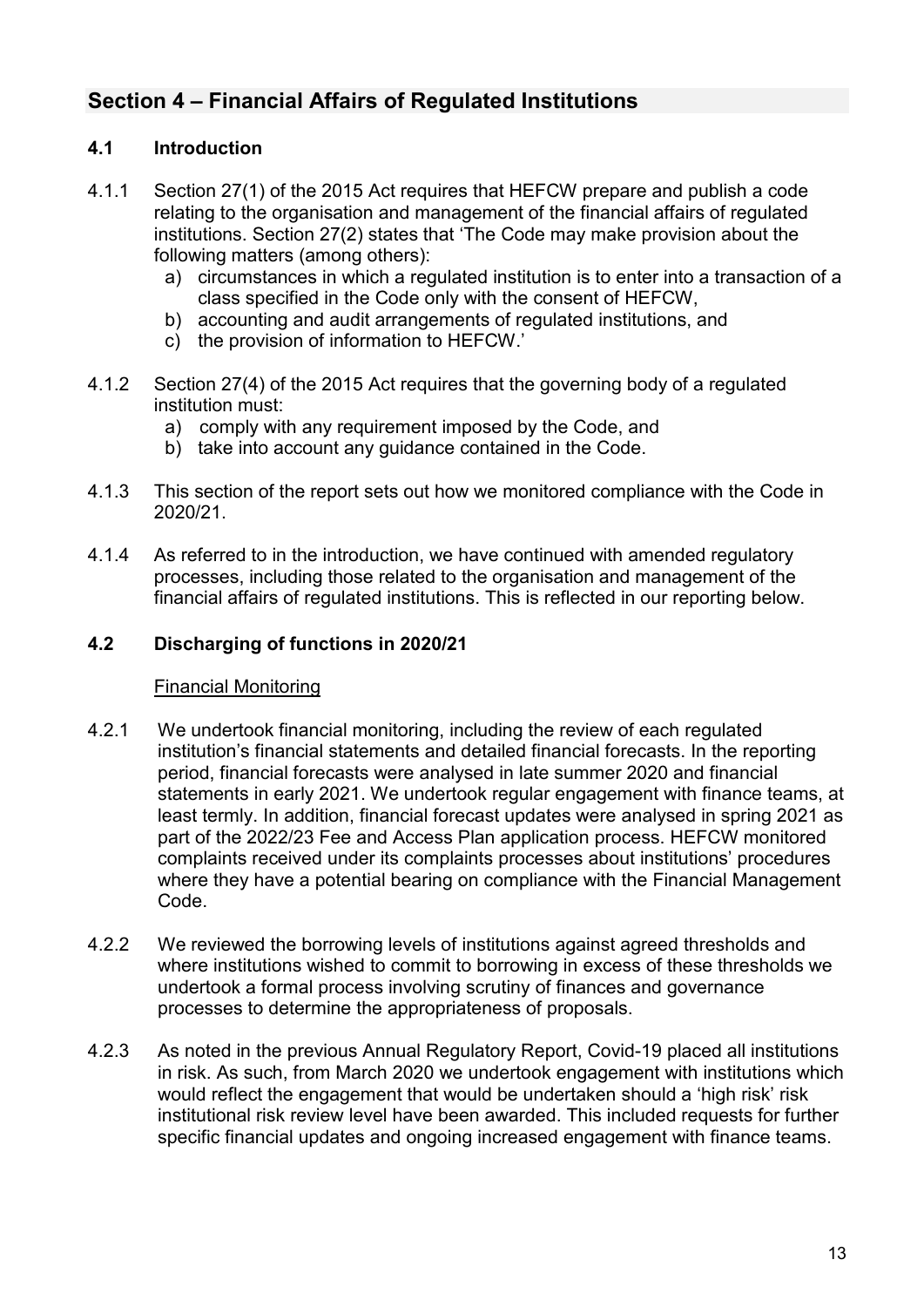#### Institutional Assurance Reviews

4.2.4 We undertook institutional assurance reviews in respect of each regulated institution in Wales. The focus of these reviews was on seeking evidence for the robustness of institutions' own risk management, control and governance arrangements. We looked for this evidence, in particular, through the assurances and opinions provided by institutions' own internal and external auditors, and the reports of their Audit Committees. Discussions with key personnel at institutions were a crucial part of our assurance review work. We also met with institutions' internal auditors. During the reporting period, officers carried out two planned formal institutional assurance review visits, with all interviews carried out virtually.

#### Institutional Risk Reviews

- 4.2.5 Through our Institutional Risk Review (IRR) process we conducted formal, biannual risk assessments of regulated institutions. A range of information drawn from the latest data returns and Council and officer engagements with institutions was used to risk-assess each one against six key areas – Governance and Management; Finances; Strategic Direction; Research and Knowledge Transfer; Students and Quality; and Estates. Whilst an overall assessment would normally be made through which each institution is rated as being at 'Low', 'Moderate' or 'High' exposure to risk, as set out in the Covid-19 impact on higher education providers: funding, regulation and reporting implications circular (W20/11HE), the IRR process did not result in ratings or IRR letters being issued to institutions in 2021, due to the pandemic. However, the process was used to capture key areas of information and identify actions for HEFCW officers. Covid-19 placed all institutions in risk, and as such, we undertook engagement with institutions which would reflect those that would be undertaken should a 'high risk' risk review level have been awarded.
- 4.2.6 In addition, the Council has an established series of formal institutional meetings where Council members and officers meet each institution at least once every three years, providing a further opportunity for discussion of strategic matters with governors and senior management. Four regulated institutions were visited in 2020/21.

#### Financial Management Code

4.2.7 The Financial Management Code (the Code) requires HEFCW to keep the Code under review, and if appropriate, prepare and publish a revised Code. The Code was reviewed in 2020/21 and no revisions were identified

#### <span id="page-14-0"></span>**4.3 Outcomes of activities in discharging functions**

- 4.3.1 This section sets out the outcomes of our monitoring of compliance with the Code in the reporting period.
- 4.3.2 We were assured that that all institutions complied with the financial requirements set out in the Code. We obtained this assurance via engagement and scrutiny.
- 4.3.3 We undertook review of six borrowing applications from four institutions in 2020/21. All borrowing applications were approved.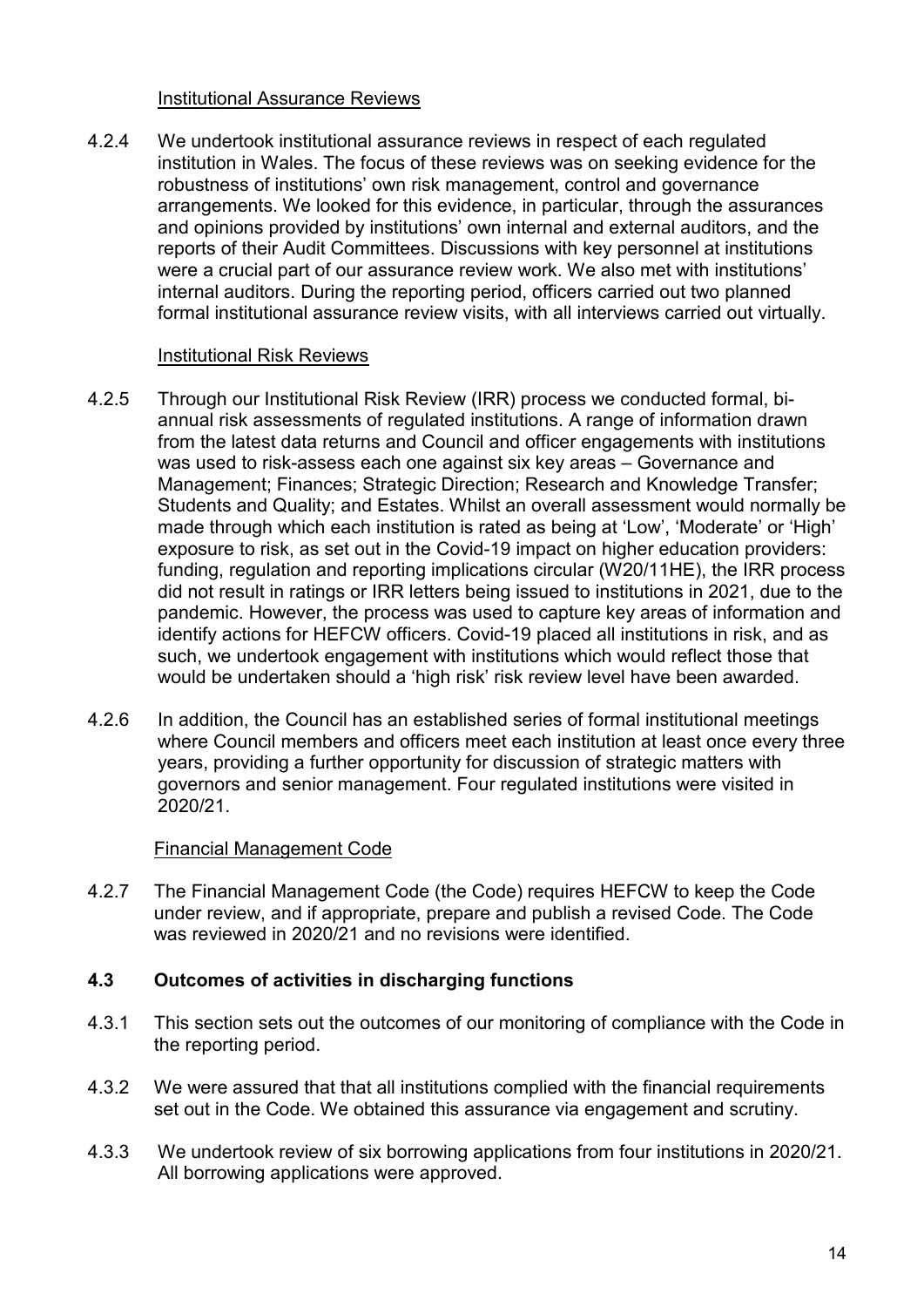- 4.3.4 As a consequence of Covid-19, we have maintained increased levels of engagement with the Senior Management Teams of all institutions, in order to gain assurance that the risks relating to Covid-19 were being urgently and appropriately addressed. This included regular monthly engagement with Directors of Finance to understand and monitor the delivery of plans to improve financial sustainability, as well as additional cash flow monitoring.
- 4.3.5 In 2020/21, one complaint was received by HEFCW that alleged issues which represented potential breaches of the Code at one institution. Consideration of this complaint identified no breach of the Code and no further action was required.

#### <span id="page-15-0"></span>**4.4 Failures to comply with the regulatory system and instances of intervention**

- 4.4.1 Informal intervention had been undertaken at one institution as a result of a serious breach of the Financial Management Code (the Code), in 2018/19. The action plan to address the issues identified continued to be monitored by HEFCW officers during 2020/21 to ensure the issues were being appropriately addressed.
- 4.4.2 There were no instances where formal intervention in respect of a failure to comply, or a likelihood of failure to comply, with the Code was required during the reporting period.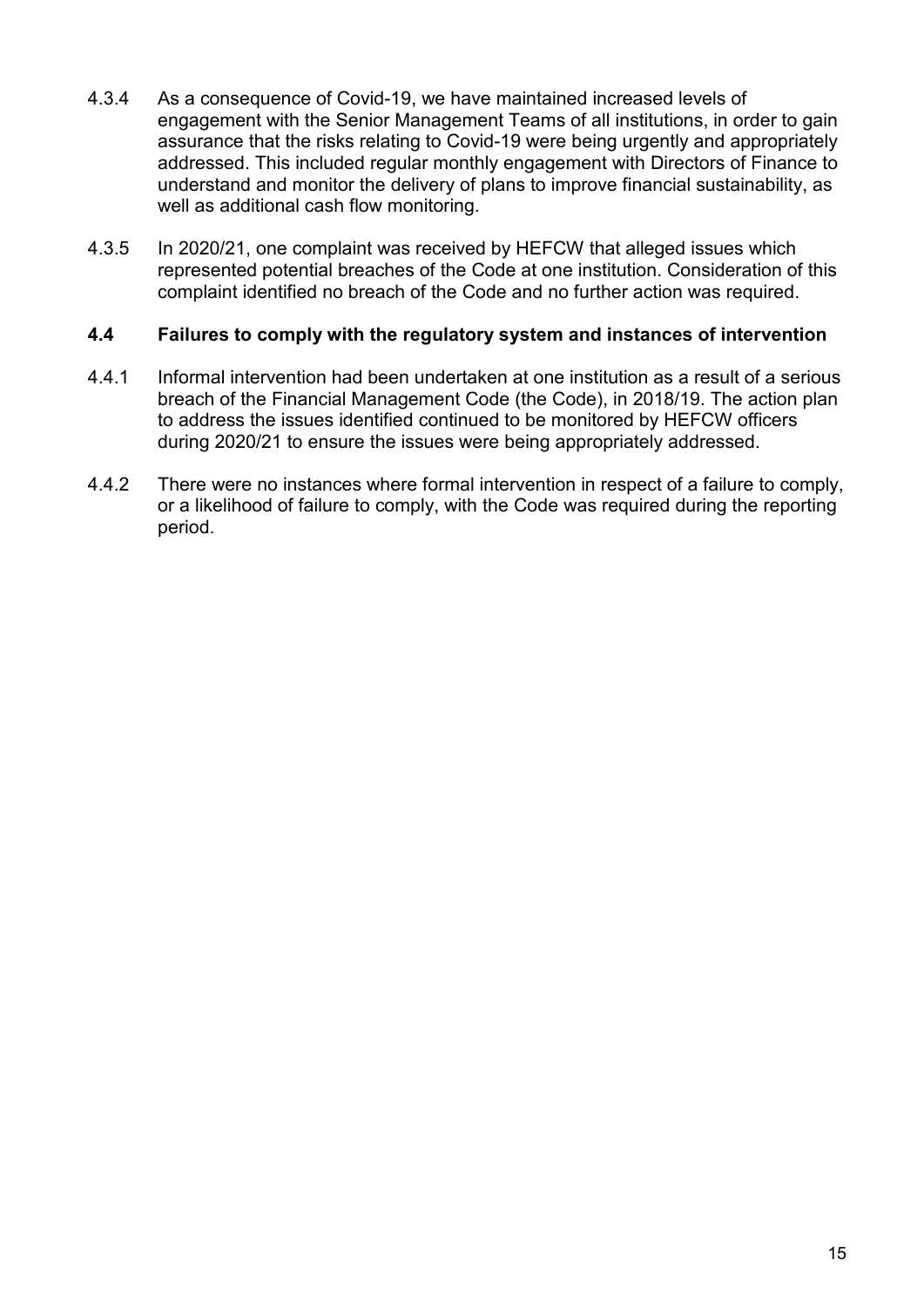# <span id="page-16-0"></span>**Section 5 – Statement of Intervention**

- 5.1 A full [Statement of Intervention](https://www.hefcw.ac.uk/en/publications/circulars/w16-37he-statement-of-intervention/) is in place. The Statement outlines HEFCW's powers of intervention under the Higher Education (Wales) Act 2015.
- 5.2 The Statement of Intervention is kept under review by HEFCW's Regulation Committee. Areas of improvement to the Statement have been identified but do not materially change the basis on which we can regulate and will not have a material impact on Government policy. In light of intentions to dissolve HEFCW then it has been agreed that these enhancements should not be made at this time but that they should be shared with the new Commission for Tertiary Education and Research when it is established.